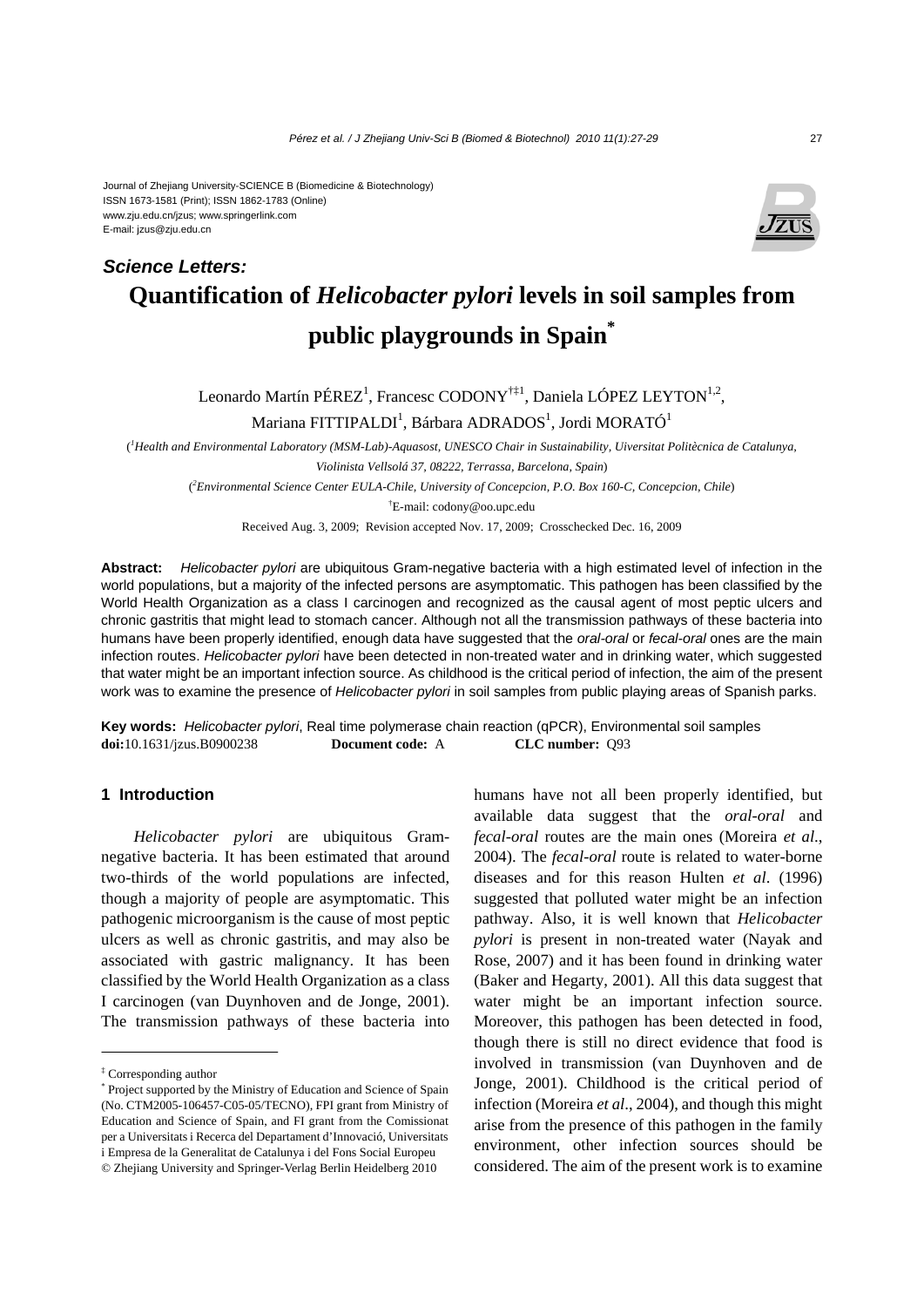the presence of *Helicobacter pylori* in soil samples from public playgrounds.

Taking into account that the detection of *Helicobacter* spp. by growth in a culture media is very difficult, soil samples from different parks in northeastern (NE) Spain were analyzed to find *Helicobacter pylori* DNA by quantitative polymerase chain reaction (qPCR).

#### **2 Materials and methods**

#### **2.1 Sample selection**

During the course of several weeks, 39 different public parks in urban areas from cities of Barcelona, i.e., NE-Spain (Mataró, L'Hospitalet de Llobregat, Barcelona, Sabadell, and Terrassa), were examined. In some cases, different playgrounds in the same park were sampled. A total of 78 samples of 100 g of surface sand were taken. All playing areas offered ready access to people and animals (dogs, cats, and birds). The samples were collected aseptically in Pyrex bottles and maintained at 4 °C until they reached the laboratory. Subsequently, the samples were re-suspended in 100 ml of 1X phosphate buffered saline (PBS) (pH 7.2) and sonicated for 3 min using an ultrasound bath (Selecta, Barcelona, Spain).

#### **2.2 Real-time PCR quantification**

A 2 ml sample was concentrated by centrifugation (5 min,  $8000 \times g$ ) to a final volume of 200  $\mu$ l. DNA extraction and purification were performed using the EZNA® Soil DNA kit (Omega Bio-Tek, Doraville, USA) following the manufacturer's recommendations. The primers and probe used were those described by Kobayashi *et al*. (2002), further adapted to our equipment and reagents. Nine microliters of DNA was analyzed for *Helicobacter pylori* using a LightCycler 1.5 (Roche, Mannheim, Germany) and QuantiTect probe PCR kit (Qiagen, Hilden, Germany) according to the manufacturer's instructions.

To quantify the soil samples, the turbidity of a cellular suspension from a positive control of *Helicobacter pylori* (corresponding to a clinical sample isolate) was optically adjusted to 0.2 absorbance units at 600 nm, which correlates to approximately  $10^8$ colony-forming units (UFC)/ml. Serial logarithmic

dilutions were then carried out from  $10<sup>1</sup>$  to  $10<sup>5</sup>$  and used as standards. The efficiency of amplification was 2.008±0.0191 according to the estimation by means of the slope calculation method from a calibration dilution curve (Rasmussen, 2001) and the limit of quantification (LOQ) was estimated in 100 cells/g. Once the concentration per ml was predicted using the standard curve, the concentration of the sample by gram of soil was calculated.

## **3 Results**

The detection of *Helicobacter pylori* by qPCR threw out 7 positive samples from a total of 78 (9%). Samples were considered as negative for qPCR if no signal was detected during the assay. These 7 positive samples were coming from different parks, except 2 that came from the same park but different playgrounds. The contamination levels ranged from  $10^4$  to  $10^7$  cells/g.

## **4 Discussion**

As far as we known this is the first survey that demonstrates the presence of this pathogen and its pollution level in soil samples from playgrounds. Nevertheless, it still remains necessary to clarify the likelihood of infection by *Helicobacter pylori* through contact with infected soil, and the relative importance of this potential infection pathway compared to those currently recognized and accepted.

### **5 Acknowledgement**

We thank Dr. Eva Cuchí form the Mutua Terrassa Hospital, Spain for kindly providing the *Helicobacter pilory* clinical isolate.

#### **References**

- Baker, K.H., Hegarty, J.P., 2001. Presence of *Helicobacter pylori* in drinking water is associated with clinical infection. *Scand. J. Infect. Dis.*, **33**(10):744-746. [doi:10.1080/ 003655401317074536]
- Hulten, K., Han, S.W., Enroth, H., Klein, P.D., Opekun, A.R., Gilman, R.H., Evans, D.G., Engstrand, L., Graham, D.Y., El-Zaatari, F.A., 1996. *Helicobacter pylori* in the drinking